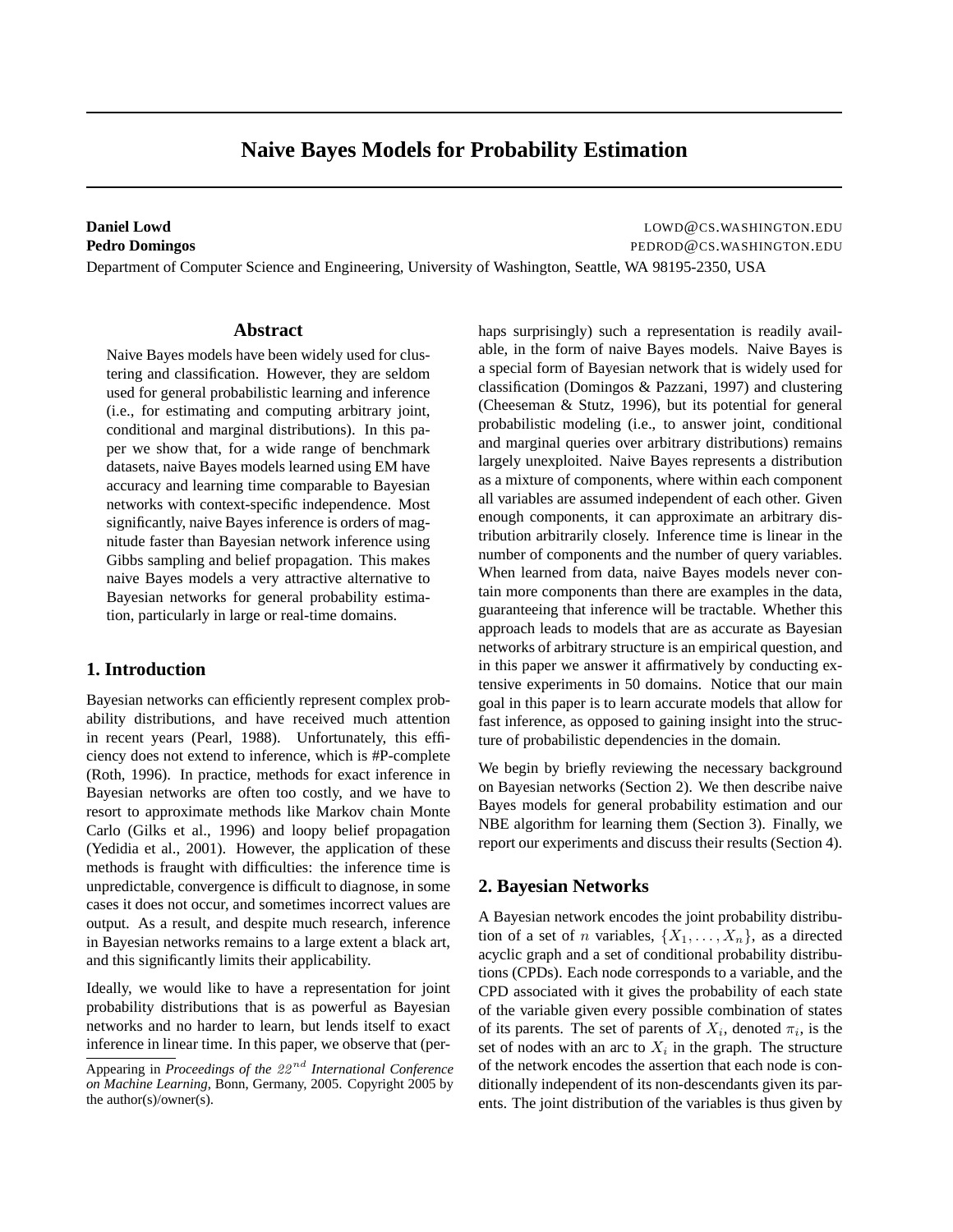$P(X_1, \ldots, X_n) = \prod_{i=1}^n P(X_i | \pi_i)$ . For discrete domains, the simplest form of CPD is a conditional probability table, but this requires space exponential in the number of parents of the variable. A more scalable approach is to use decision trees as CPDs, taking advantage of context-specific independencies (Friedman & Goldszmidt, 1996).

When the structure of the network is known, learning reduces to estimating CPD parameters. When some variables are unobserved in some or all examples, this can be done using the EM algorithm, which alternates between computing expectations for the unobserved values using the current parameters and computing the maximum likelihood or MAP parameters using the current expectations (Dempster et al., 1977). When the structure is unknown, it can be learned by starting with an empty or prior network and greedily adding, deleting and reversing arcs to optimize some score function (Heckerman et al., 1995). Learning structure given incomplete data requires a computationally expensive combination of EM and structure search (Friedman, 1998).

The goal of inference in Bayesian networks is to answer arbitrary marginal and conditional queries (i.e., to compute the marginal distribution of a set of query variables, possibly conditioned on the values of a set of evidence variables). Because exact inference is intractable, approximate methods are often used, of which the most popular is Gibbs sampling, a form of Markov chain Monte Carlo (Gilks et al., 1996). A Gibbs sampler proceeds by sampling each non-evidence variable in turn conditioned on its Markov blanket (parents, children and parents of children). The distribution of the query variables is then approximated by computing, for each possible state of the variables, the fraction of samples in which it occurs. Gibbs sampling can be very slow to converge, and many variations have been developed, but choosing and tuning an MCMC variant for a given application remains a difficult, labor-intensive task. Diagnosing convergence is also difficult. Another popular inference method is loopy belief propagation (Yedidia et al., 2001). In this approach, each node iteratively sends messages to its neighbors about their expected distribution, and updates its own. While belief propagation can be faster than MCMC, it sometimes does not converge, and sometimes converges to incorrect values.

# **3. Naive Bayes Probability Estimation**

Naive Bayes models are so named for their "naive" assumption that all variables  $X_i$  are mutually independent given a "special" variable C. The joint distribution is then given compactly by  $P(C, X_1, \ldots, X_n)$  =  $P(C) \prod_{i=1}^{n} P(X_i | C)$ . The univariate conditional distributions  $P(X_i|C)$  can take any form (e.g., multinomial for discrete variables, Gaussian for continuous ones).

When the variable  $C$  is observed in the training data, naive Bayes can be used for classification, by assigning test example  $(X_1, \ldots, X_n)$  to the class C with highest  $P(C|X_1, \ldots, X_n)$  (Domingos & Pazzani, 1997). When C is unobserved, data points  $(X_1, \ldots, X_n)$  can be clustered by applying the EM algorithm with  $C$  as the missing information; each value of C corresponds to a different cluster, and  $P(C|X_1, \ldots, X_n)$  is the point's probability of membership in cluster C (Cheeseman & Stutz, 1996).

Naive Bayes models can be viewed as Bayesian networks in which each  $X_i$  has C as the sole parent and C has no parents. A naive Bayes model with Gaussian  $P(X_i|C)$  is equivalent to a mixture of Gaussians with diagonal covariance matrices (Dempster et al., 1977). While mixtures of Gaussians are widely used for density estimation in continuous domains, naive Bayes models have seen very little similar use in discrete and mixed domains. (See Breese et al. (1998) for one exception in the domain of collaborative filtering.) However, they have some notable advantages for this purpose. In particular, they allow for very efficient inference of marginal and conditional distributions. To see this, let  $X$  be the set of query variables,  $Z$  be the remaining variables, and  $k$  be the number of mixture components (i.e., the number of values of  $C$ ). We can compute the marginal distribution of  $X$  by summing out  $C$  and  $Z$ :

$$
P(X = x) = \sum_{c=1}^{k} \sum_{z} P(C = c, X = x, Z = z)
$$
  
= 
$$
\sum_{c=1}^{k} \sum_{z} P(c) \prod_{i=1}^{|X|} P(x_i|c) \prod_{j=1}^{|Z|} P(z_j|c)
$$
  
= 
$$
\sum_{c=1}^{k} P(c) \prod_{i=1}^{|X|} P(x_i|c) \prod_{j=1}^{|Z|} \left( \sum_{z_j} P(z_j|c) \right)
$$
  
= 
$$
\sum_{c=1}^{k} P(c) \prod_{i=1}^{|X|} P(x_i|c)
$$

where the last equality holds because, for all  $j$ ,  $\sum_{z_j} P(z_j | c) = 1$ . Thus the non-query variables Z can simply be ignored when computing  $P(X = x)$ , and the time required to compute  $P(X = x)$  is  $O(|X|k)$ , independent of  $|Z|$ . This contrasts with Bayesian network inference, which is worst-case exponential in  $|Z|$ . Similar considerations apply to conditional probabilities, which can be computed efficiently as ratios of marginal probabilities:  $P(X = x | Y = y) = P(X = x, Y = y) / P(Y = y).$ 

A slightly richer model than naive Bayes which still allows for efficient inference is the mixture of trees, where, in each cluster, each variable can have one other parent in addition to C (Meila & Jordan, 2000). However, the time required to learn mixtures of trees is quadratic instead of linear in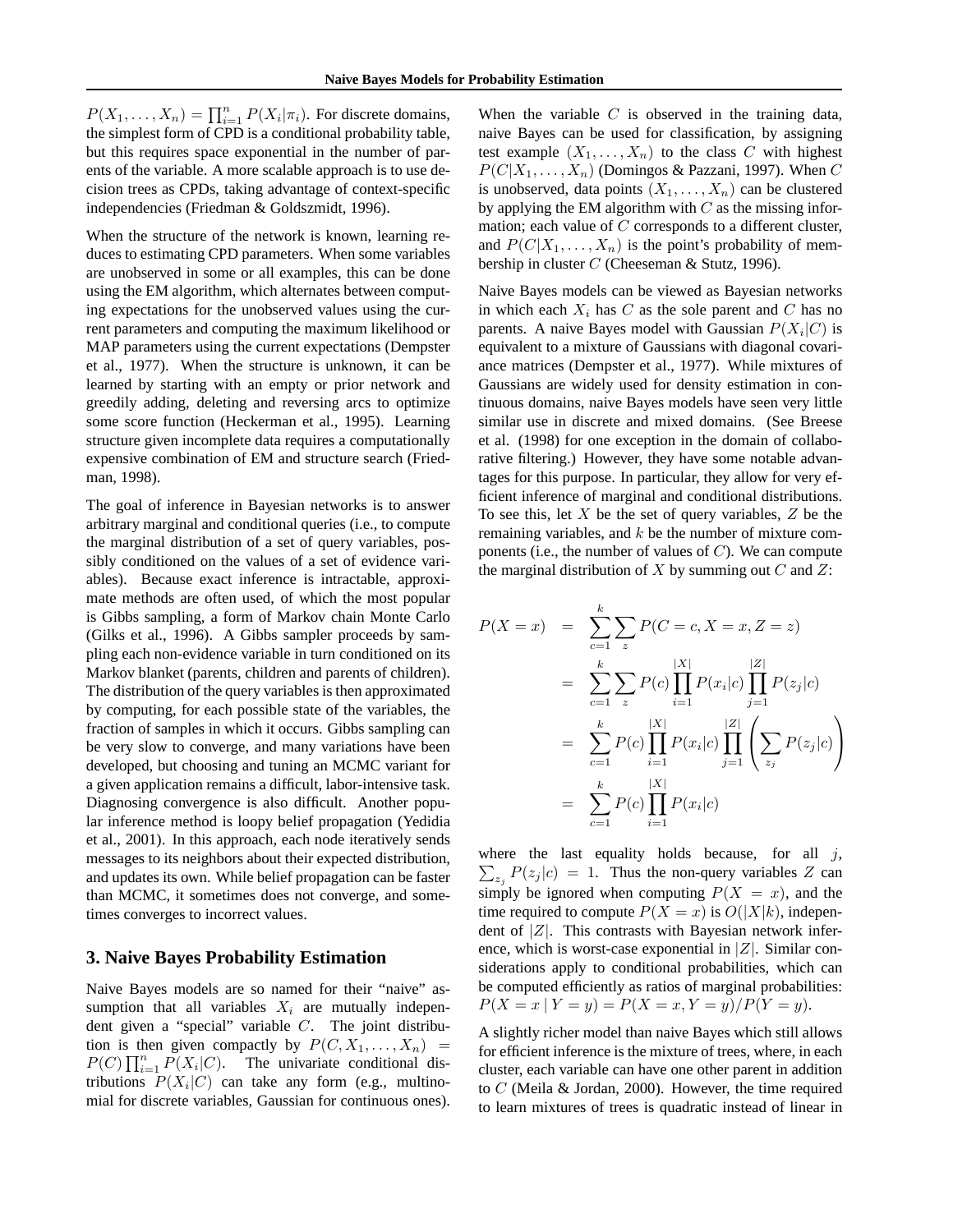Table 1. The NBE learning algorithm.

INPUT: training set  $T$ , hold-out set  $H$ , initial number of components  $k_0$ , and convergence thresholds  $\delta_{EM}$  and  $\delta_{Add}$ .

Initialize M with one component.  $k \leftarrow k_0$ 

#### **repeat** Add k new mixture components to M, initialized using  $k$ random examples from T. Remove the k initialization examples from T. **repeat** *E-step:* Fractionally assign examples in  $T$  to mixture components, using M. *M-step:* Compute maximum likelihood parameters for M, using the filled-in data. If  $\log P(H|M)$  is best so far, save M in  $M_{best}$ . Every 5 cycles, prune low-weight components of M. **until** log  $P(H|M)$  fails to improve by ratio  $\delta_{EM}$ .  $M \leftarrow M_{best}$ Prune low weight components of M.  $k \leftarrow 2k$ **until** log  $P(H|M)$  fails to improve by ratio  $\delta_{Add}$ . Execute E-step and M-step twice more on  $M_{best}$ , using examples from both  $H$  and  $T$ . Return  $M_{best}$ .

the number of variables per iteration of EM, and they have not been extensively studied empirically. Comparing them with naive Bayes is an item for future research.

In principle, a clustering algorithm like AutoClass (Cheeseman & Stutz, 1996) could be used to learn naive Bayes models. However, in our experiments we found AutoClass to be very slow and inaccurate. This is probably due to the fact that it was designed for clustering, where the desired number of mixture components is typically very low. In our case, the goal is accurate joint probability estimation, and this may require a large number of components. We have thus developed a new algorithm for this purpose, called NBE (Naive Bayes Estimation). Table 1 shows its pseudo-code.

NBE is essentially EM wrapped in an outer loop that progressively adds and prunes mixture components. We model discrete variables with multinomials and continuous ones with Gaussians, although other distributions could easily be added. We first divide the training data into a training set and a hold-out set. We begin with a single component consisting of each variable's marginal distribution. In each cycle, we add  $k$  new components, using a random training example to initialize each component as follows. If the ith variable is discrete, we assign a probability of  $(1.0 + 0.1P(x_i))/1.1$  to its value  $x_i$  in the example, and a probability of  $0.1P(x_i')/1.1$  to all other values, where  $P(x'_i)$  is the value's relative frequency in the data. If the *i*th variable is continuous, we use its value  $x_i$  as the mean of

the Gaussian, and 0.4 of its variance in the data as the variance. The k seed examples are removed from the data to avoid overfitting. In each cycle, the number of components added doubles. If there are  $m$  components before the cycle starts and n new ones are added, the weight  $P(c)$  of each pre-existing component is rescaled by  $m/(m+n)$ , and each new component receives an initial weight of  $1/(m + n)$ .

Within each cycle, we run EM to fit the expanded set of components until the log likelihood of the held-out data fails to increase by at least a fraction  $\delta_{EM}$ . At each iteration, we save the current model if it yields the best holdout log likelihood so far. After every five steps of EM and after it ends we prune low-weight components. We accomplish this by sorting all components by weight, and keeping the first components whose weights sum to at least 99.9%. Since each step of EM takes time linear in the number of components, pruning can speed up learning significantly. However, it also imposes an indirect limit on model complexity: any model with 1,000 or more components will lose at least one component in this step. If the best model for the data has more than 1,000 components, a higher pruning threshold should be used.

When an entire refinement step passes with little or no improvement on the hold-out set, we run two final steps of EM on the best model with the held-out data included and terminate.

# **4. Empirical Evaluation**

We now describe our empirical evaluation of NBE's learning time, inference time and accuracy. Full details of the experiments are given in an online appendix at http://www.cs.washington.edu/ai/nbe. This appendix includes source code for our implementations of NBE and Bayesian network inference, the NBE models and Bayesian networks learned in each domain, a detailed description of the parameter settings and experimental methodology used, and a more complete set of experimental results.

#### **4.1. Datasets**

We used 47 datasets from the UCI repository (Blake & Merz, 1998), ranging in number of variables from five to 618, and in size from 57 examples to 67,000. The datasets are listed in Table 2. Although many of these datasets were designed for classification, learning the joint distribution over all variables remains an interesting problem. (This is confirmed by the fact that the number of mixture components found by NBE was typically much greater than the number of classes in the original data. For example, Letter Recognition contains 26 classes, but NBE learned a model with over 600 components.) In addition, we used two collaborative filtering datasets (Jester (Goldberg et al., 2001)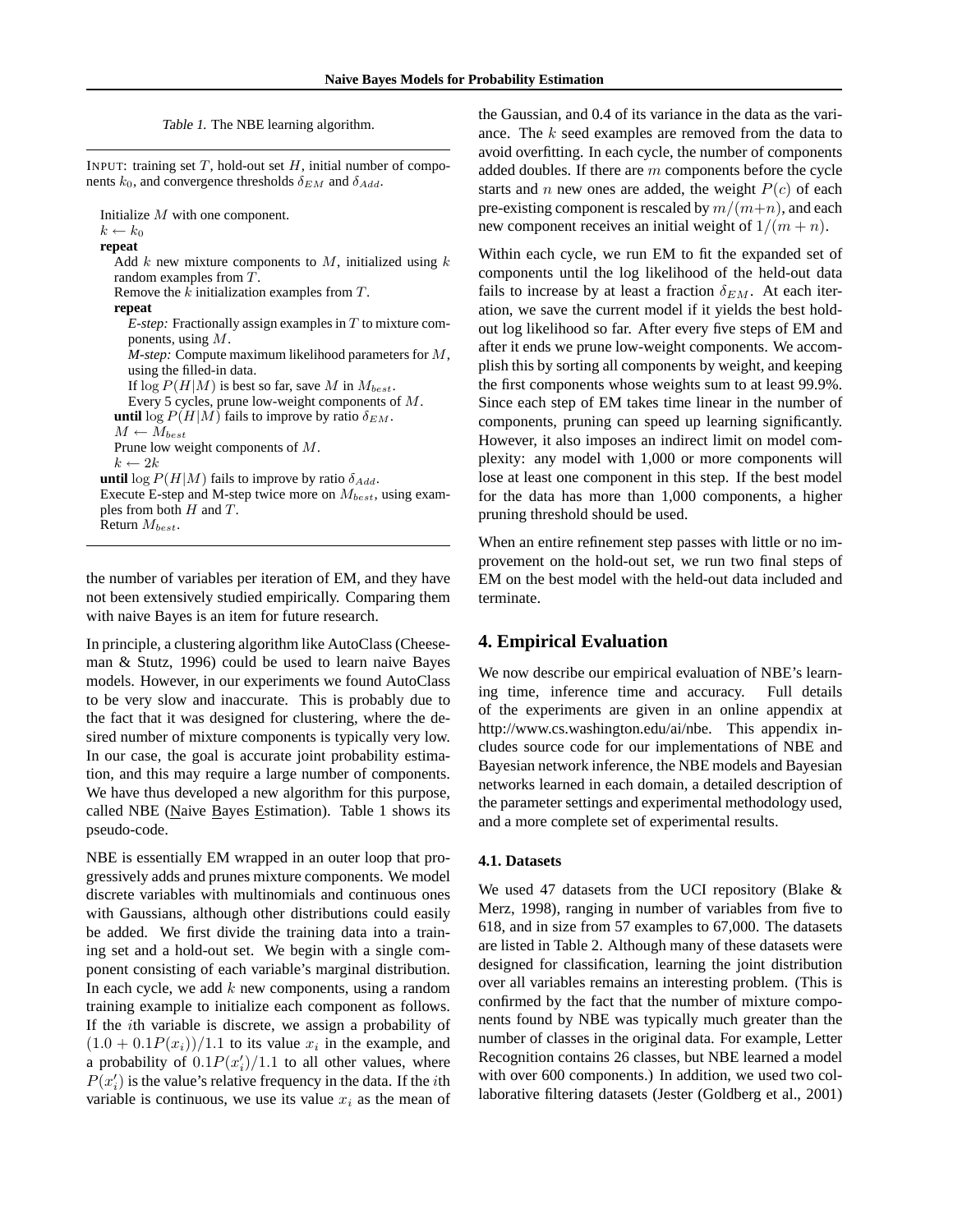and EachMovie<sup>1</sup>) and the KDD Cup 2000 clickstream prediction dataset (Kohavi et al., 2000). Collaborative filtering and clickstream prediction are examples of tasks where probabilistic modeling is potentially very useful, but its applicability is severely limited by the need for short, predictable inference times. (For example, an e-commerce site like Amazon.com has millions of users, and needs to generate recommendations and click predictions in fractions of a second.)

Each dataset was partitioned into a training set and a test set. If a standard partition already existed, we used it. Otherwise, we assigned examples to the test set with probability 0.1. On datasets with fewer than 2,000 examples, we performed ten-fold cross-validation instead of using a single train-test split. From each training set we selected a standard hold-out set, to be used by all algorithms for overfitting avoidance. In the case of cross-validated datasets, one hold-out set was generated for each of the ten splits. Training examples were randomly selected for inclusion in the hold-out set with a probability that depended on the overall size of the training set. For training sets with fewer than 3,000 examples, we used one third of the training data; for more than 10,000 examples, we used one tenth; for inbetween sizes, we used 1,000 examples.

# **4.2. Training**

We used NBE with 50 initial components for training sets of over 1,500 examples, and 10 initial components for smaller training sets. We used  $\delta_{EM} = 0.0001$  and  $\delta_{Add} =$ 0.001, based on performance in preliminary experiments.

We compared our naive Bayes models to Bayesian networks with context-specific independence, learned using Microsoft Research's WinMine Toolkit, which is arguably the best available software for learning Bayesian networks (Chickering, 2002). WinMine effectively learns a probabilistic decision tree for each node as a function of the others, interleaving the induction of all trees, and ensuring at each step that no cycles are created. WinMine finds a local maximum of the Bayesian score function it uses. Unlike NBE, it does not use hidden variables. Rather than attempt to infer missing values, WinMine treats "missing" as a distinct value, and we configured NBE to do the same. We used all default settings for WinMine,<sup>2</sup> except for  $\kappa$ , which is used to control overfitting and is effectively the penalty for adding an arc to the network. The default value for  $\kappa$  is



Figure 1. Learning times for NBE and WinMine. Each point represents one of the 50 datasets.

0.01, but the best value can vary greatly from one dataset to another. Since we use a hold-out set to avoid overfitting in NBE, we felt it was appropriate to use the same hold-out set to automatically tune  $\kappa$ . We began with a conservative value of 0.0001, which leads to very simple models, and iteratively increased it by factors of 10. In each iteration, we trained a model using the training set (with the hold-out set removed), and tested it on the hold-out set. When the log likelihood of the hold-out set began to decrease, the process was halted. We then trained a model with the best-known value of  $\kappa$ , using all training data, including hold-out.

As a simple baseline algorithm, we used the marginal distribution of each variable. This is equivalent to a naive Bayes model with only one component.

Both NBE and WinMine can readily handle continuous variables. However, in our experiments Gibbs sampling with continuous variables was so slow as to make a largescale study infeasible. We therefore discretized all continuous variables into five equal-frequency bins.

#### **4.3. Learning Time**

We measured the learning time for both methods on all datasets, running under Windows XP on a 2.6 GHz P4 with 1 GB of RAM. For most datasets, learning times were within an order of magnitude of each other, with neither method performing consistently better. Learning times for each model on each dataset are shown in Figure 1.

NBE is not faster than WinMine because, while it does no structure search, it uses EM, which can take substantial time to converge. If both models were required to learn with missing data, rather than making "missing" a distinct value, these results might look very different. Because NBE already incorporates EM and allows for fast inference, it can readily handle missing data. In contrast, combining EM with structure learning for Bayesian networks

<sup>1</sup> Provided by Compaq, http://research.compaq.com/SRC/ eachmovie/. We used a 10% subset to speed up learning, and decreased sparsity by converting the 0–5 movie rating scale into Boolean "like" (4–5) and "dislike" (0–3) values.

 $2$ -acyclic flag; min=10, bdu=−1, ksqmarg=−1, maxin=−1, maxout=−1; all variables are "input-output," and have treemultinomial distributions (continuous variables were prediscretized; see below).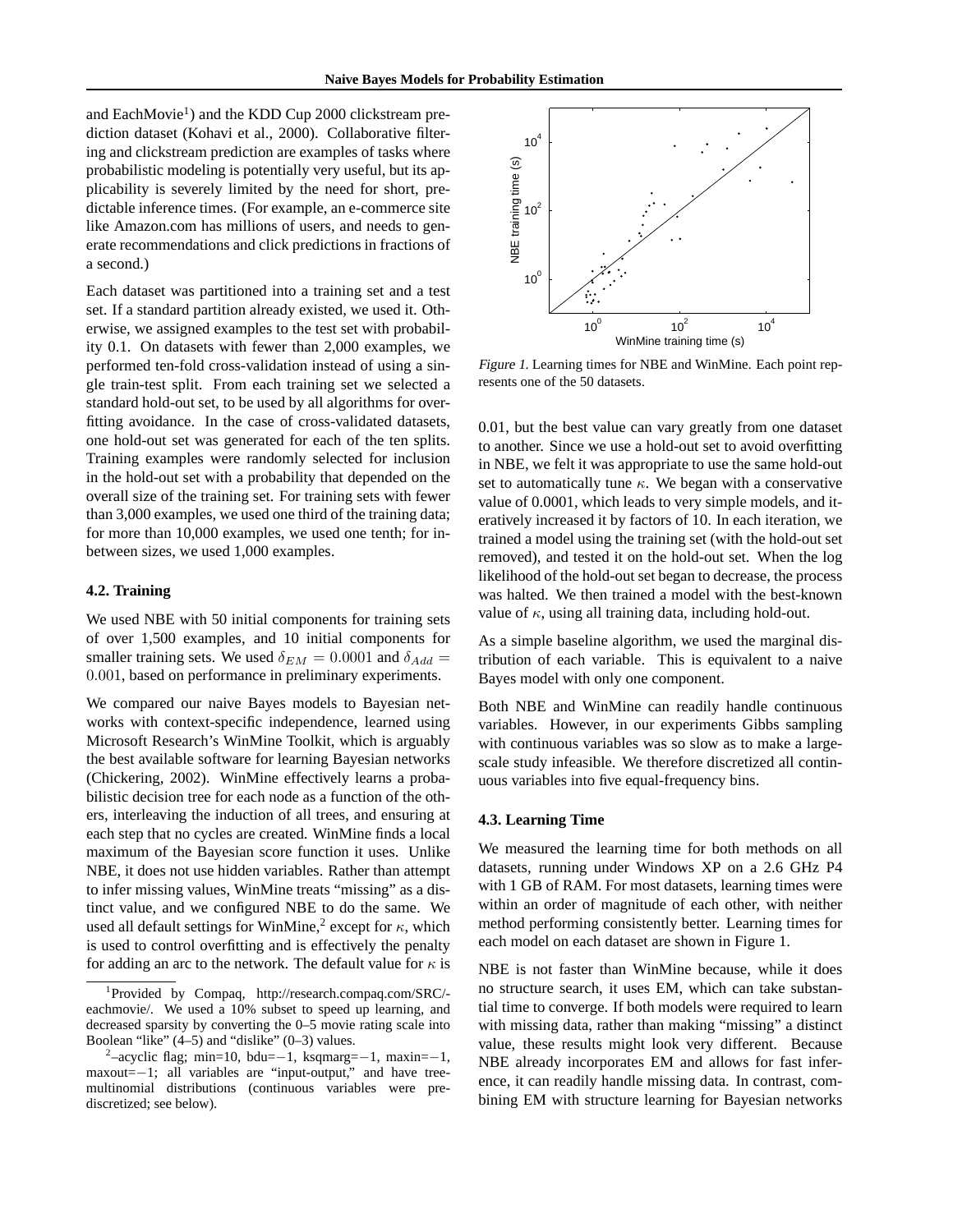

Figure 2. Comparison of log likelihoods. Error bars are four standard deviations.

can be extremely slow (Friedman, 1998).

### **4.4. Modeling Accuracy**

For each dataset, we compared the log likelihoods of the test data given each model. For cross-validated datasets, we averaged log likelihoods over the ten splits. The results are shown in Table 2. All log likelihoods were computed using natural logarithms.

NBE's models were more accurate than WinMine's on 23 of the 50 datasets. Using a two-tailed paired t-test ( $p =$ 0.05), NBE performed significantly better on 15 datasets and WinMine performed better on 22. Though many differences were statistically significant, the actual differences in accuracy were typically very small. Figure 2 compares the average log likelihoods for NBE and WinMine on all 50 datasets, after dividing each log likelihood by the number of variables in its dataset. WinMine does much better on the Isolated Letter Speech and Musk datasets, but the others are very close. While NBE showed no clear advantage here, neither did WinMine: both remained competitive.

### **4.5. Query Speed and Accuracy**

In many applications, we are interested in inferring the distribution of one or more variables, possibly conditioned on some evidence. For example, we may wish to determine the probability of a set of diseases, given a set of symptoms as evidence. For such applications, we are interested in the speed and accuracy of marginal and conditional queries.

# 4.5.1. INFERENCE METHODS

For NBE, we used linear-time exact inference, as described in Section 3. Because exact inference in Bayesian networks can take exponential time, we used the most popular approximation algorithms: Gibbs sampling and belief propagation. WinMine does not include any inference routines,

| Name                        | <b>NBE</b> | $_{\rm WM}$ | Marg.     |
|-----------------------------|------------|-------------|-----------|
| 1985 Auto Imp.              | $-25.68$   | $-24.55$    | $-36.16$  |
| Abalone                     | $-7.25$    | $-7.27$     | $-13.91$  |
| Adult                       | $-13.00$   | $-12.72$    | $-15.96$  |
| Annealing                   | $-10.78$   | $-10.24$    | $-15.08$  |
| Anon. MSWeb                 | $-9.91$    | $-9.69$     | $-11.36$  |
| Audiology                   | $-16.15$   | $-15.65$    | $-18.98$  |
| Auto MPG                    | $-9.17$    | $-9.10$     | $-12.72$  |
| <b>Breast Cancer Wisc.</b>  | $-36.57$   | $-31.33$    | $-48.95$  |
| <b>BUPA</b>                 | $-9.86$    | $-9.87$     | $-10.16$  |
| Car                         | $-7.82$    | $-7.70$     | $-8.30$   |
| Census                      | -11.03     | $-10.79$    | -15.16    |
| <b>Chess Endgames</b>       | $-10.79$   | $-9.72$     | $-15.11$  |
| Connect-4                   | $-15.08$   | $-13.90$    | $-20.63$  |
| Contracept. Choice          | $-9.24$    | $-9.30$     | $-10.13$  |
| Credit Screening            | -15.26     | $-14.78$    | $-17.34$  |
| Forest Cover Type           | $-16.03$   | $-14.46$    | $-22.91$  |
| <b>Glass Identification</b> | $-11.04$   | $-11.57$    | $-13.20$  |
| Hepatitis                   | $-17.68$   | $-17.81$    | $-18.78$  |
| <b>House Votes</b>          | $-9.90$    | $-10.52$    | $-14.04$  |
| Housing                     | $-13.22$   | $-13.08$    | $-19.50$  |
| <b>Image Segmentation</b>   | $-11.74$   | $-11.29$    | -24.49    |
| Ionosphere                  | $-37.49$   | $-37.64$    | $-52.29$  |
| Iris Types                  | $-5.06$    | $-5.28$     | $-7.38$   |
| Iso. Letter Speech          | –798.70    | $-542.06$   | $-912.89$ |
| King Rook vs. King          | $-11.22$   | $-11.52$    | $-13.14$  |
| <b>Labor Negotiations</b>   | $-21.04$   | $-19.93$    | $-19.79$  |
| Landsat                     | $-26.70$   | $-24.42$    | $-59.54$  |
| Letter Recognition          | $-15.73$   | $-16.48$    | –26.93    |
| Monks Problem #1            | $-6.72$    | $-6.57$     | $-6.78$   |
| Musk                        | $-183.41$  | $-125.44$   | $-261.68$ |
| New Thyroid                 | $-7.61$    | $-8.00$     | $-8.83$   |
| Nursery                     | $-9.53$    | -9.44       | $-10.60$  |
| Page Blocks                 | $-9.24$    | $-9.33$     | $-16.46$  |
| Pima Diabetes               | –11.98     | $-11.84$    | $-12.59$  |
| Pois. Mushrooms             | $-9.15$    | $-9.22$     | $-22.66$  |
| Promoter                    | $-78.81$   | $-79.18$    | –79.37    |
| Servo                       | $-6.83$    | $-6.65$     | $-7.70$   |
| Shuttle                     | $-6.96$    | $-6.96$     | $-11.98$  |
| Solar Flare                 | $-5.22$    | $-5.32$     | $-7.01$   |
| Soybean Large               | $-18.12$   | $-17.25$    | $-37.32$  |
| Spambase                    | $-13.38$   | $-13.53$    | $-16.85$  |
| Splice Junction             | $-79.98$   | $-80.01$    | $-83.28$  |
| Thyroid (comb.)             | $-12.97$   | $-12.37$    | $-16.50$  |
| Tic-Tac-Toe                 | $-9.02$    | $-9.64$     | $-10.26$  |
| Waveform                    | $-29.17$   | $-29.49$    | $-34.90$  |
| Yeast                       | $-10.18$   | $-10.21$    | $-10.87$  |
| Zoo                         | $-6.53$    | $-7.23$     | $-11.77$  |
| EachMovie                   | $-121.63$  | $-120.94$   | $-173.47$ |
| Jester                      | –95.44     | $-96.29$    | $-130.20$ |
| KDD Cup 2000                | $-2.10$    | $-2.23$     | $-2.41$   |

so we implemented them ourselves. All algorithms (including NBE inference) were implemented in C++, profiled, and optimized for speed. (We spent considerably more time optimizing Gibbs sampling and belief propagation than optimizing NBE inference.) The Gibbs sampler is initialized by sampling each variable given its parents. This is followed by burn-in and mixing. During the latter, counts are updated every time a query variable is sampled. Source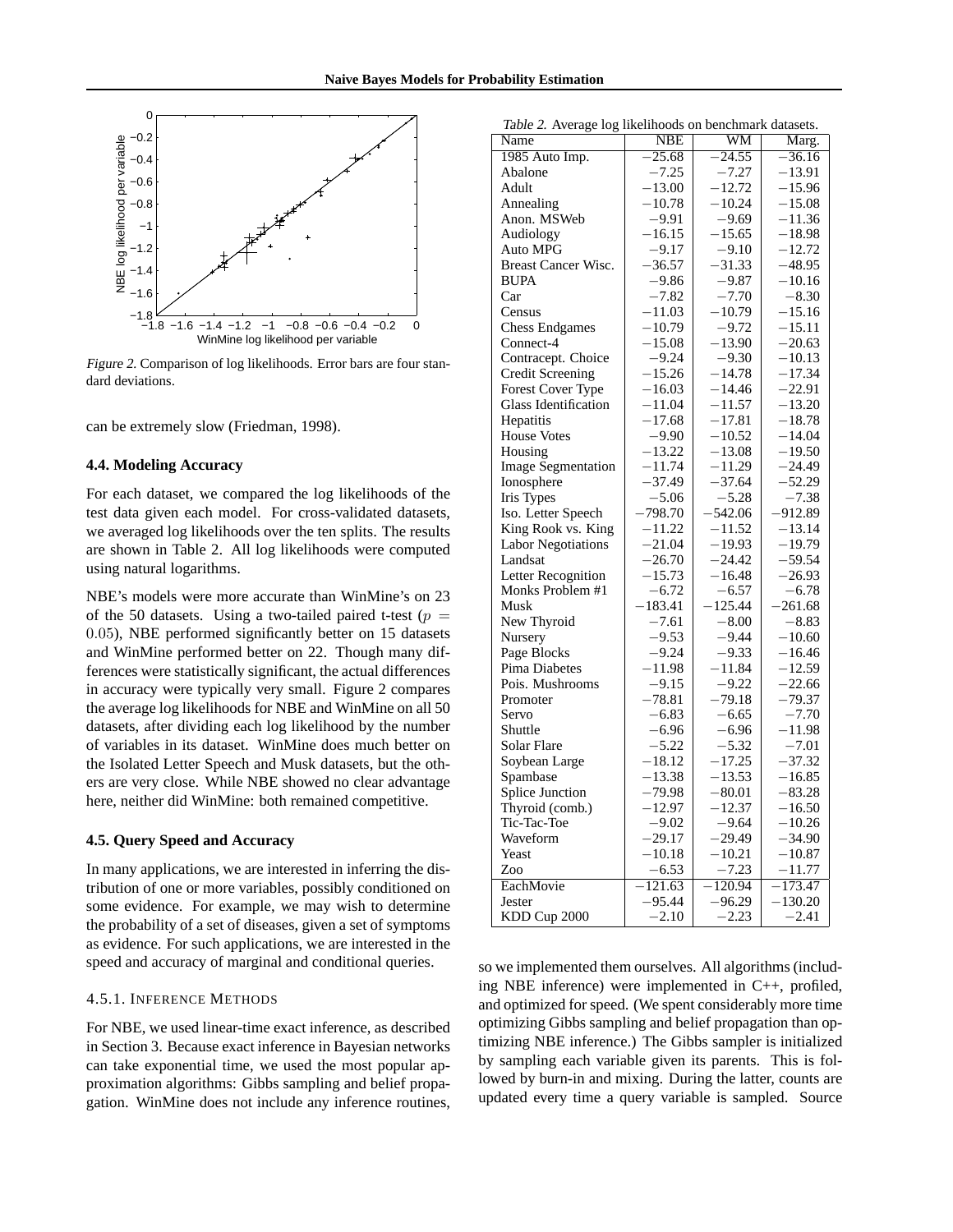code for Gibbs sampling and belief propagation is provided in the online appendix.

It was very difficult to select a Gibbs sampling scheme that would be fair in terms of both speed and accuracy: running too few iterations would reduce accuracy, and running too many would reduce speed. In the end, we decided to use fixed numbers of iterations because the method is simple, interpretable, and not subject to subtle interactions between datasets and convergence diagnostics. We ran three Gibbs sampling scenarios: a single chain with 100 burn-in iterations and 1,000 sampling iterations per chain; 10 separate chains, again with 100 burn-in iterations and 1,000 sampling iterations; and 10 chains with 1,000 burn-in iterations and 10,000 sampling iterations per chain. Each iteration consisted of sampling every free variable. In preliminary experiments, further increasing the number of iterations did not help significantly.

For single-variable queries, we used Rao-Blackwellisation: instead of giving a unit count to the sampled state of a variable, we gave each state a partial count equal to its probability conditioned on the Markov blanket. This yields increased accuracy with fewer samples. To avoid configurations with zero probability, we gave each configuration a fractional prior count, with all prior counts summing to one. For example, in a query over 100 possible configurations, we gave each state an initial count of 0.01.

We implemented the standard belief propagation algorithm (Yedidia et al., 2001) over a Bayesian network by first converting it into a pairwise Markov network. Unfortunately, when the local decision-tree models are converted to potential function matrices, we may see an exponential blow-up in size. Belief propagation thus failed on many of the larger datasets, where it would have required gigabytes of memory just to store the pairwise Markov network. In some cases, we were able to compensate by applying belief propagation to a simpler model. We generated simpler models by training alternate networks using smaller values of  $\kappa$ , down to 0.0001. If belief propagation would not run on the original Bayesian network in under 1 GB of RAM, we used the most complex network where it could. In this manner, we were able to apply belief propagation to 40 of the 50 datasets. Because belief propagation only computes conditional probabilities of single variables, we omitted it from the experiments with multiple variables. As a convergence criterion, we stopped when no probability at any node changed by more than 1% from one iteration to the next. Decreasing this threshold to 0.1% did not significantly change our results.

# 4.5.2. EXPERIMENTAL METHODS

To assess the relative performance of NBE and Bayesian networks, we generated marginal, single-variable conditional, and multiple-variable conditional queries for each of the datasets. In each case, we started with up to 1,000 examples from the test set and created random queries by removing the values of one or more randomly-chosen variables, termed the free variables. Each inference method computed the joint distribution over a subset of these called the query variables. We refer to other removed variables as hidden, and the remaining variables as the evidence.

We estimate inference accuracy on a particular query as the log likelihood of the configuration in the original test example. This is a very rough approximation of the Kullback-Leibler (K-L) divergence between the inferred distribution and the true one, estimated using a single sample. As we average over many queries, our estimate asymptotically approaches the average K-L divergence, making this a reasonable accuracy estimate.

The differences among the three query scenarios are the number of query, hidden, and evidence variables. In the marginal experiments, we compute the marginal distribution of one to five variables, conditioning on no evidence variables. This represents the greatest challenge to Gibbs sampling, due to the large number of hidden variables that must be summed out. In the conditional experiments, we used one to five free variables, leaving the rest as evidence. For the single-variable case, the distribution of each free variable was computed independently, treating the other variables as hidden. This is the only scenario of the three for which we could include belief propagation, since the others include multivariate queries. In the multiple variable case, we computed the joint distribution of all one to five free variables.

# 4.5.3. QUERY SPEED

Query speed varied drastically depending on dataset and scenario, but NBE was almost always fastest, usually by several orders of magnitude. Speed results for two of the three scenarios are summarized in Figure 3.

On marginal queries, Gibbs sampling with 10 chains of 10,000 sampling iterations took between one second and half an hour per marginal query. For this reason, we only had time for 100 queries per dataset using this Gibbs sampling configuration. In contrast, NBE never averaged more than 3 milliseconds per query. Even the fastest configuration of Gibbs sampling was 100 to 150,000 times as slow; the slowest was 6,000 to 188 million times as slow.

Gibbs sampling ran much faster on the conditional experiments, since it had at most five free variables to sample. Even so, its running time remained orders of magnitude slower than NBE in the average case. On the Letter Recognition dataset, 10 chains of 10,000 iterations took Gibbs sampling 23 seconds per query with five free variables,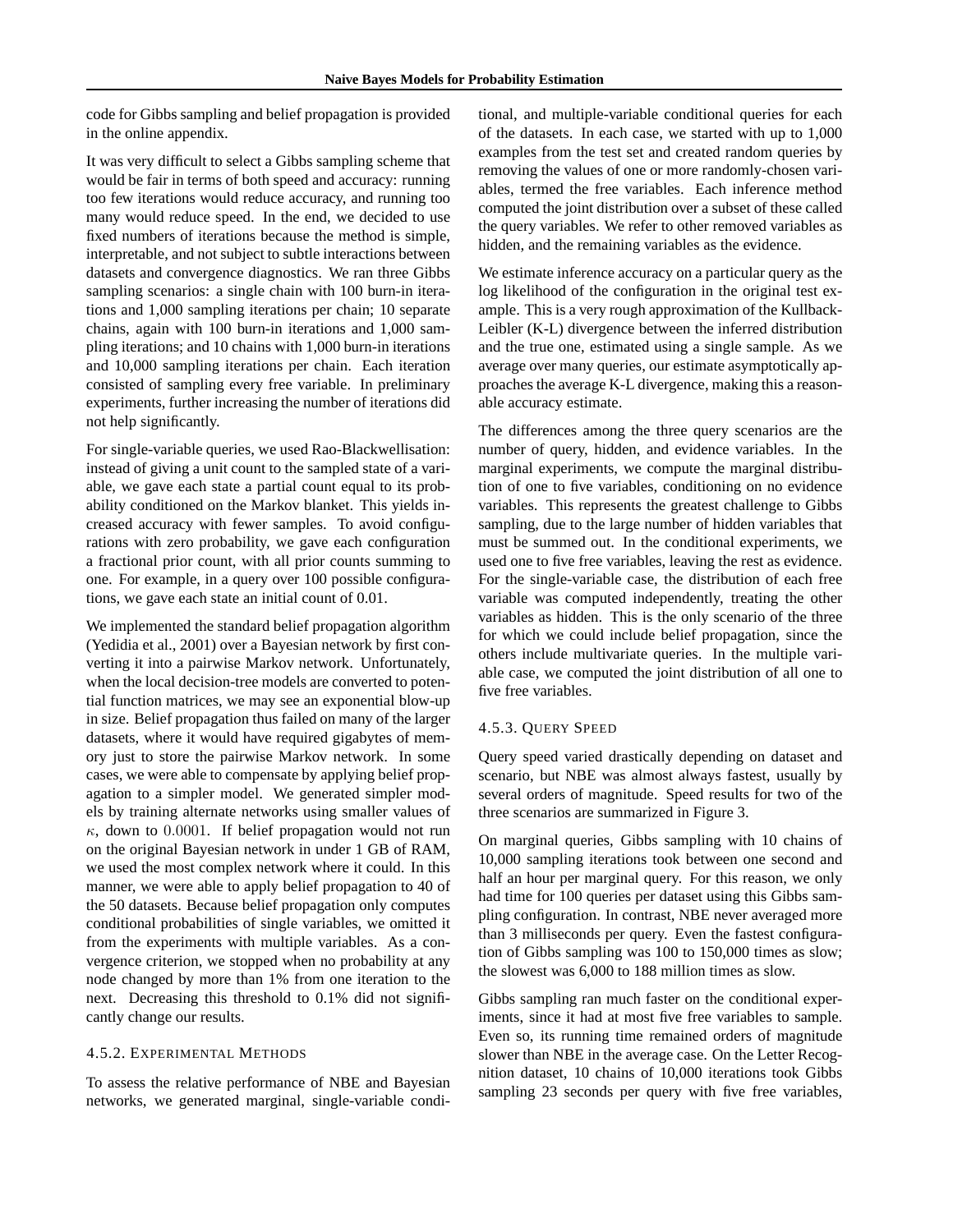

Figure 3. Query speed for marginal and conditional queries, relative to NBE. Of the different number of query or free variables, we chose the number yielding the lowest ratios. Time ratios are plotted on a logarithmic scale. Datasets are ordered by increasing time ratio; indices refer to the nth smallest ratio, not to particular datasets. Note that belief propagation only produced results for 40 datasets; on the remaining 10, it required excessive memory  $($  > 1 GB).

while NBE never averaged more than 30 milliseconds per query. Multiple and single variable cases had very similar running times for Gibbs sampling, since the number of free variables was unchanged.

Belief propagation was fastest on three datasets, but its overall performance remained mediocre due to the overhead of large state spaces in the generated Markov network. At its worst, it averaged 45 seconds per query with five free variables on the Shuttle dataset.

# 4.5.4. QUERY ACCURACY

For each scenario and each number of query or free variables, we tallied the number of datasets on which NBE was more accurate than each Bayesian network inference method used. This summary is displayed in Table 3. Recall that for marginal and multiple-variable conditional queries we varied the number of query variables, while for singlevariable conditional queries we varied the number of free variables.

For marginal queries, NBE was consistently more accurate than Gibbs sampling on most datasets. We were surprised to find that NBE was always more accurate on Musk and sometimes more accurate on Isolated Letter Speech, the two datasets for which WinMine had the clearest advantage in log likelihood. This suggests that Gibbs sampling may not have converged on these datasets. They were also the slowest for Gibbs sampling, requiring 10 minutes and half an hour per query, respectively. This illustrates the fact that NBE may be preferable to Bayesian networks even in some domains that are better modeled by the latter, because their inference time may be unacceptable.

NBE did worse on the single-variable conditional queries,

Table 3. Number of datasets (out of 50) for which NBE inference was more accurate than Gibbs sampling and belief propagation

| #Query/free vars.            |    | 2  | 3  | Δ  | 5  |
|------------------------------|----|----|----|----|----|
| Marginal queries             |    |    |    |    |    |
| $-1$ chain, 1k samples       | 38 | 40 | 41 | 47 | 47 |
| $-10$ chains, 1k samples     | 28 | 36 | 39 | 39 | 41 |
| $-10$ chains, 10 $k$ samples | 23 | 29 | 31 | 30 | 29 |
| Single-var. conditional      |    |    |    |    |    |
| $-1$ chain, 1k samples       | 18 | 17 | 20 | 18 | 23 |
| $-10$ chains, 1k samples     | 18 | 15 | 20 | 16 | 21 |
| $-10$ chains, 10 $k$ samples | 18 | 15 | 20 | 15 | 20 |
| - Belief propagation         | 31 | 36 | 30 | 34 | 30 |
| Multiple-var. conditional    |    |    |    |    |    |
| $-1$ chain, 1k samples       | 18 | 19 | 25 | 26 | 26 |
| $-10$ chains, 1k samples     | 18 | 19 | 23 | 22 | 24 |
| $-10$ chains, 10k samples    | 18 | 18 | 23 | 21 | 22 |

always losing to Gibbs sampling on a majority of the datasets. However, the losses were not overwhelming. Figure 4 compares the log likelihoods of NBE and Gibbs sampling with five free variables. (Graphs with one to four free variables are very similar.) As in overall accuracy, most log likelihoods are very close, with a few outliers (Isolated Letter Speech, Forest Cover Type, Musk, and Breast Cancer Wisc.) that favor Bayesian networks. Figure 4 also shows that increasing the number of chains from one to 10 and the sampling iterations from 1,000 to 10,000 only affected two of the 50 datasets. This suggests that Gibbs sampling for conditional queries on most of the datasets converges quickly.

Belief propagation was about as accurate as NBE when it could be run, but its failure to run on 10 of the 50 datasets was a critical weakness. We counted these failures as wins for NBE.